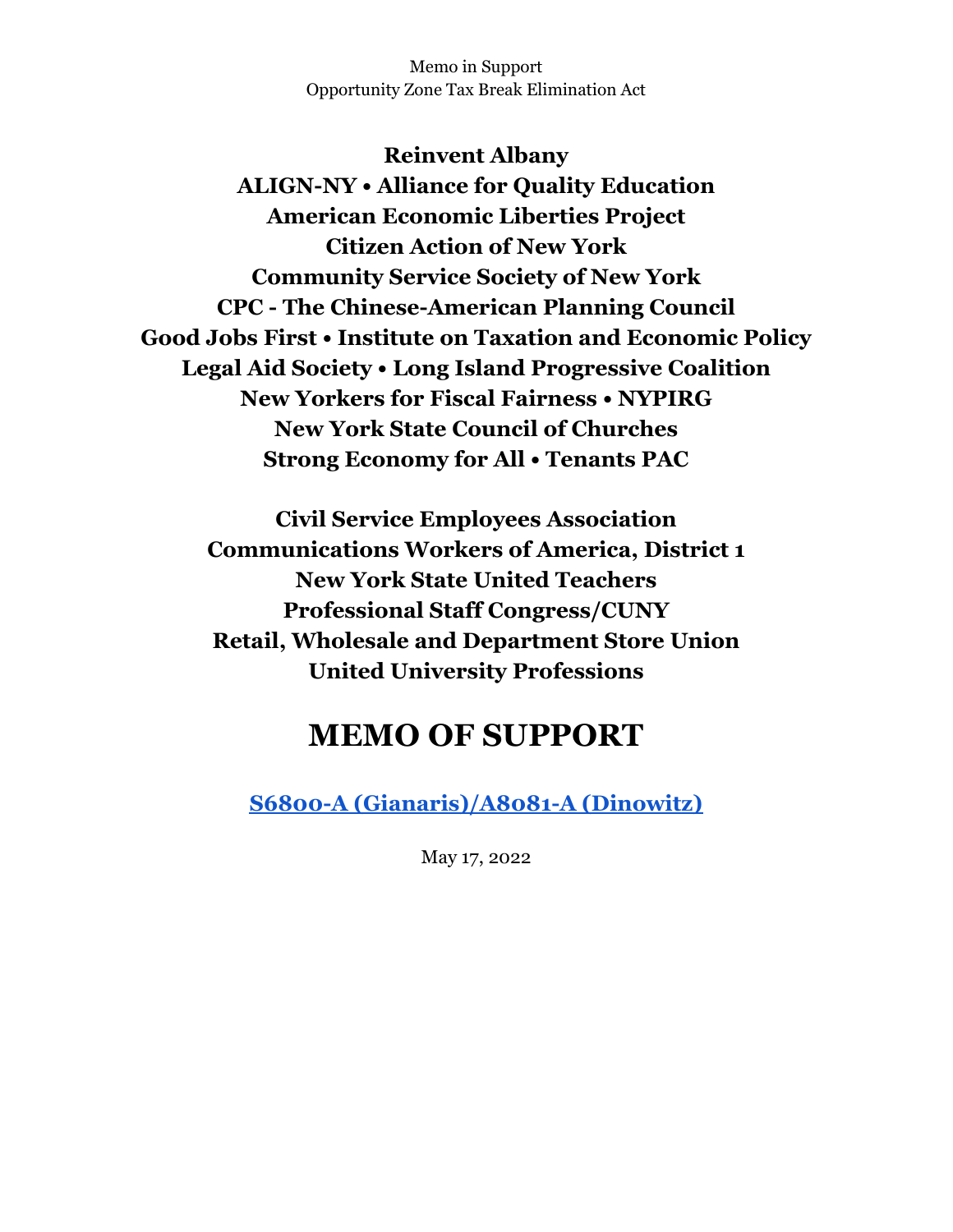## **TITLE OF BILL**

Relates to treatment of gains from qualified opportunity zones in calculating taxable income.

## **SUMMARY OF PROVISIONS**

Sections 1, 5, 7, and 9 provide under various sections of law that the definition of "entire net income" does not include the amount of gain excluded from federal gross income for the taxable year by IRS code  $§1400z-2(a)(1)(c).<sup>1</sup>$ 

Sections 2, 4, 6, 8, 10, and 12 provide under various sections of law that under tax years beginning on or after January 1, 2021, the sale or exchange of property which the taxpayer made under IRS code §1400z-2(a)(1)(c) shall not treated as if the taxpayer had not made such an election.<sup>2</sup>

Section 3 adds a new paragraph 43 to Tax Law section 612(b) providing that gains excluded under IRS code §1400z-2(a)(1)(c) shall be added to federal income for New York State purposes.

Section 11 adds a new paragraph 40 to NYC administrative code 11-1712 providing that gains excluded under IRS code §1400z-2(a)(1)(c) shall be added to federal income for New York State purposes.

Section 13 states that the bill applies to taxable years beginning on or after January 1, 2021.

## **STATEMENT OF SUPPORT**

In the 2021 budget, New York State partially ended the state and NYC tax breaks connected to the federal Opportunity Zone program, a major tax initiative of the Trump administration. Unfortunately, the 2021 bill included a loophole that will begin costing NYS and NYC government billions in foregone revenue in 2029.

<sup>1</sup> Section 1 adds a new subparagraph (28) to Tax Law section 208(9)(b). Section 5 adds a new subparagraph (aa) to Tax Law Section 1503(b)(2). Section 7 adds a new subparagraph (16) to NYC Administrative Code Section 11-602(8)(a). Section 9 adds a new subparagraph (16) to NYC Administrative Code Section 11-652(8)(a).

<sup>&</sup>lt;sup>2</sup> Section 2 adds a new paragraph (u) to Tax Law Section 208(9). Section 4 adds a new subsection y to Tax Law Section 612. Section 6 adds a new subdivision (d) to Tax Law Section 1503. Section 8 adds a new subdivision 11 to NYC Administrative Code Section 11-602. Section 10 adds a new paragraph (u) to NYC Administrative Code Section 11-652(8). Section 8 adds a new subdivision (w) to NYC Administrative Code Section 11-1712. Section 10 adds a new paragraph (u) to NYC Administrative Code §11-652(8). Section 12 adds a new subdivision (w) to NYC Administrative Code §11-1712.